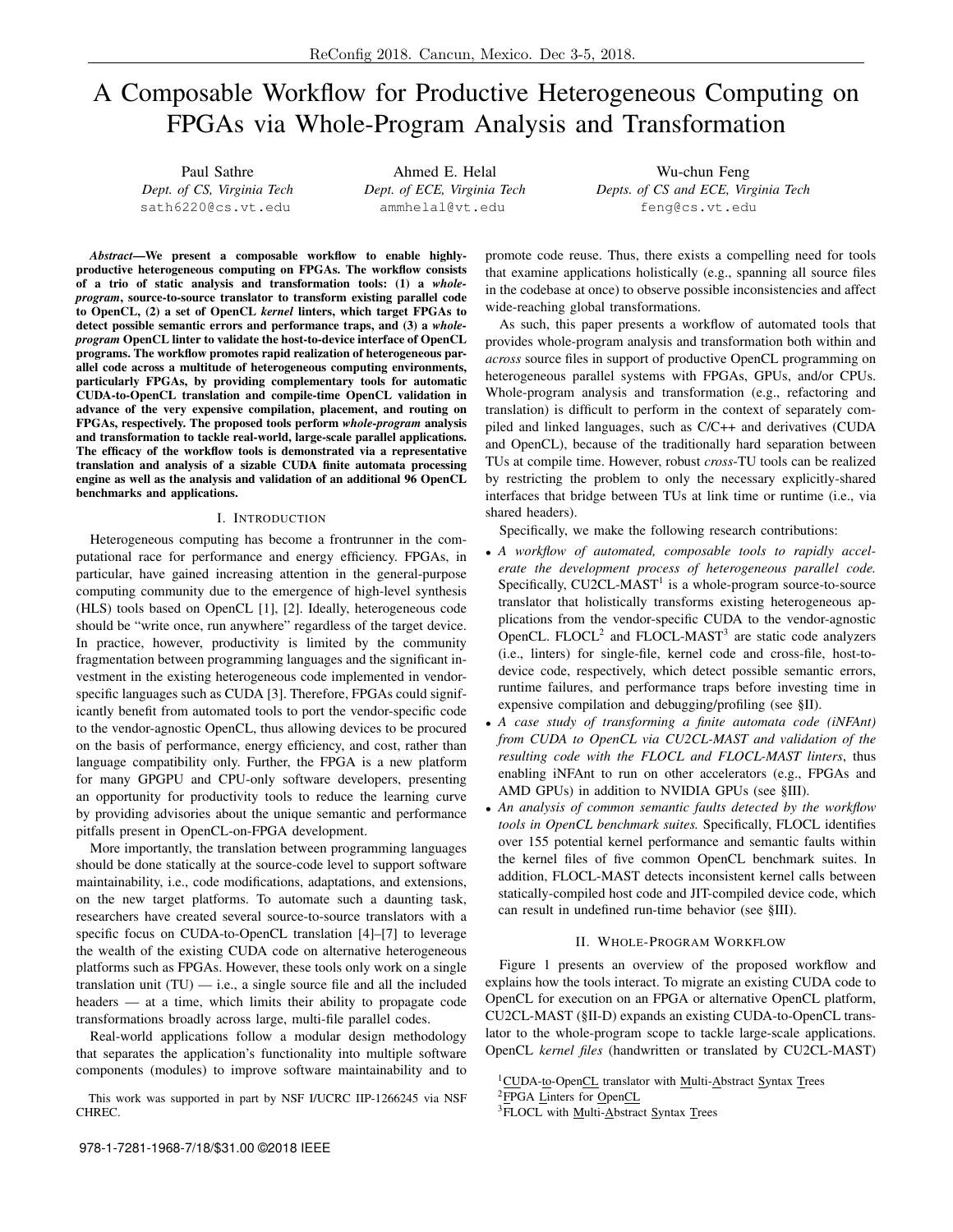

Fig. 1: The workflow consists of three tools that can be used in concert or isolation: 1) CU2CL-MAST, to migrate existing CUDA codes to OpenCL, 2) FLOCL, to advise of possible flaws in OpenCL kernels, and 3) FLOCL-MAST, to ensure OpenCL kernels have a consistent interface between host and device.

are *individually* analyzed with FLOCL (§II-A) to detect OpenCLand FPGA-specific semantic and performance faults. Next, the *entire* OpenCL application (i.e., all host and kernel files) is further inspected with FLOCL-MAST (§II-C2) to validate the separately-compiled, host-to-device interface. Changes suggested by the linter are then manually implemented by the developer. Finally, after these rapid refinement stages at the source-code level, the long kernel compilation process is performed to execute the OpenCL application on the FPGA device.

The following subsections detail the design and implementation of the workflow tools, including our multi-AST (abstract syntax tree) framework that enables cross-file operations, how we leverage Clang's libTooling for code management, as well as the FLOCL, FLOCL-MAST, and CU2CL-MAST tools themselves.

## *A. Multi-AST Framework*

A secondary contribution underlying the CU2CL-MAST and FLOCL-MAST tools is our multi-AST framework that allows the tools to operate across all the source files in an application within a single invocation. This framework is necessitated by the design of C, C++, and other parallel C-like languages (e.g., CUDA and OpenCL), in which the source files (i.e., translation units or TUs) are separately compiled into individual object files, and then linked into a single binary/executable file, as shown in Figure 2. These TUs are only aware of each other based on explicit interfaces (i.e., declarations) provided by the programmer via shared header files. While the division of a software program into multiple TUs improves software maintainability, it complicates the design of any tool that operates on an entire application. Thus, we create a framework for transformation and analysis across multiple TUs that traverses the ASTs of all source files and enables the elements present in a given AST to affect actions elsewhere in other source files' ASTs.



Fig. 2: Typical separate compilation of object files before linking together.

Figure 3 shows the design of the framework that provides several critical components to enable the creation of source-level, crossfile tools. First, it leverages the Clang [8] compiler's *libTooling* API and frontend to parse the individual source files and translate them into navigable ASTs for use in later stages. The libTooling library provides control and modification of the behavior of Clang's compiler frontend, providing fine-grained control over the processing

of individual TUs into ASTs. Second, the framework uses custom *perfile* logic to perform local AST analysis and source transformation and to record interesting AST features for use in the following *crossfile* stage. Finally, the cross-file stage relies on the minimal shared interface between link units to connect across ASTs and to process the cross-file interactions recorded in the per-file stage. The following subsections detail the design of each framework stage and their roles in creating the multi-AST transformation and analysis tools.



Fig. 3: Multi-AST tools coordinate across invocations of the Clang frontend to provide whole-program translation or analysis.

#### *B. AST Generation and Management*

The Clang compiler acts as the framework's driver that translates source files into ASTs, and the libTooling API provides a mechanism to manage multiple invocations of Clang, customize the Frontend-Actions they apply to process source code into ASTs, and access the resulting ASTs and auxiliary data structures.

| <b>Algorithm 1</b> Skeleton of multi-AST <i>Tool</i> execution. |  |  |  |  |
|-----------------------------------------------------------------|--|--|--|--|
| <b>START</b>                                                    |  |  |  |  |
| Custom option processing                                        |  |  |  |  |
| Pre-Clang actions                                               |  |  |  |  |
| for each source file from command line do                       |  |  |  |  |
| Customize frontend invocation via callback                      |  |  |  |  |
| Invoke Clang frontend                                           |  |  |  |  |
| Frontend parsing, lexing, AST-generation                        |  |  |  |  |
| Post-frontend, per-file actions, record deferred work           |  |  |  |  |
| end for                                                         |  |  |  |  |
| Multi-AST actions (consume deferred work)                       |  |  |  |  |
| END                                                             |  |  |  |  |

Algorithm 1 provides a skeleton of the execution phases of our multi-AST tools. The cross-file tools customize the frontend behavior on a per-file basis (i.e., to provide different compilation options for OpenCL device and host files) via pre-frontend callbacks. Next, Clang performs the parsing, lexing, semantic analysis, and AST generation for each file. The custom FrontendActions implement the toolspecific, per-file processing and then traverse the ASTs to record the potential cross-file work in a tool scope *above* the individual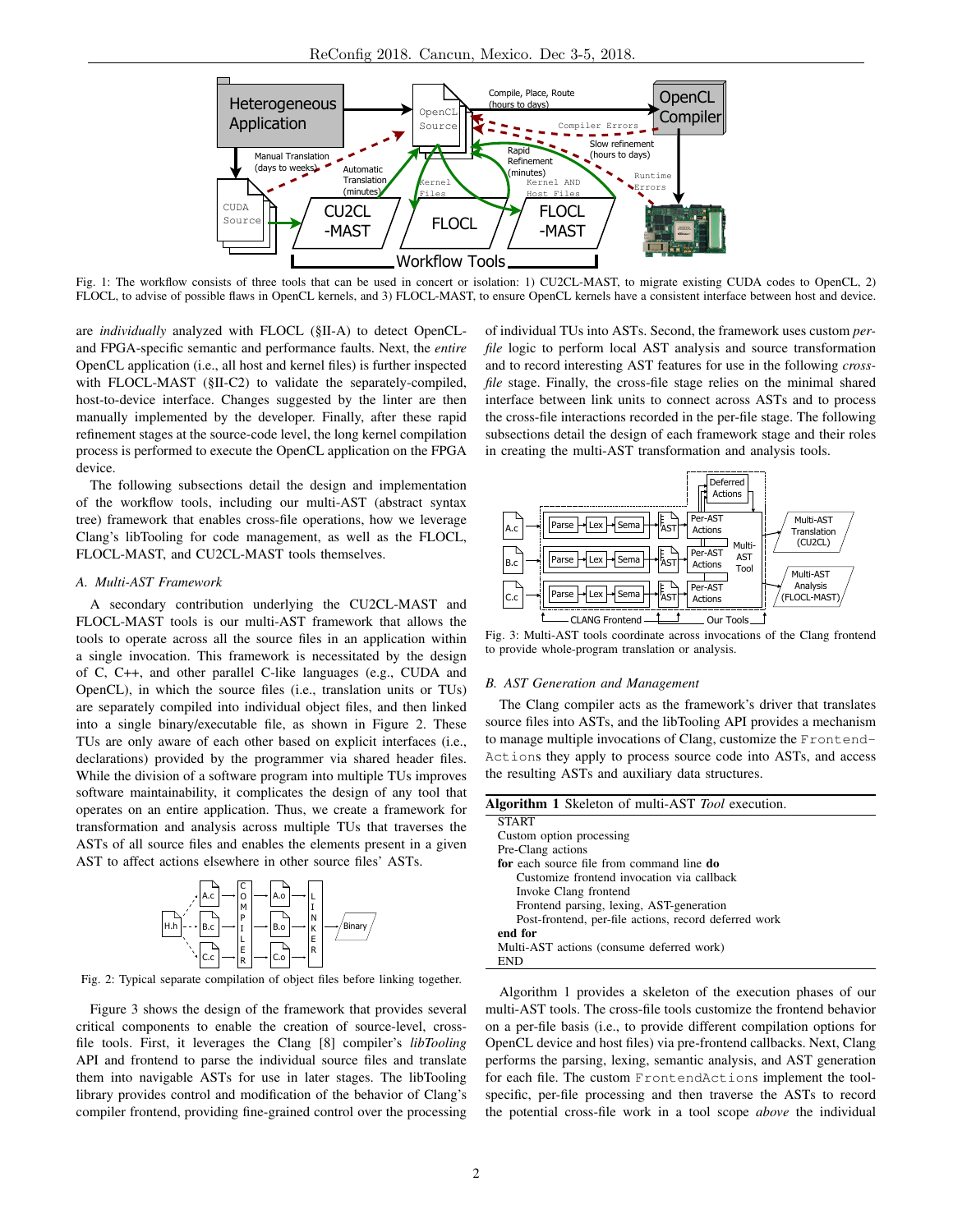| 1 struct misaligned {<br>2 char a:<br>3 double b:<br>4 char c;<br>$5$ };<br>7 struct packed_and_aligned {<br>8 char a:<br>$9$ double $b$ :<br>10 char c:<br>11 } -_attribute ((packed))<br>12 } __attribute ((aligned)<br>$\overline{\phantom{a}}$ $\overline{\phantom{a}}$ $\overline{\phantom{a}}$ attribute ((aligned (16)));<br>(a) Example of a misaligned and | Finder->addMatcher(<br>recordDecl(<br>is Struct ()<br>). bind $('$ struct "), this $);$           | $\pm$ Struct = Result. Nodes.getNodeAs <recorddecl <math="">&gt;("struct");<br/>2//Sum the bit width of all fields in the record<br/>3 for each field in the record { minWidth <math>+=</math> fieldWidth }<br/>4 // Compute min. efficient member alignment (largest field member)<br/><math>5</math> //Compute min. allowable width (even multiple of minAlignment <math>\leq</math> sumWidth)<br/>6 if <math>(currWidth &gt; minWidth)</math><br/>Emit "poorly packed" diagnostic<br/>8<br/>9//Compute the minimum efficient struct alignment<br/>10 // (smallest power of two up to the device, s load width <math>\ge</math> minWidth)<br/>11 if <math>(minAlign := currAlign)</math><br/>Emit "poorly aligned" diagnostic<br/>13)</recorddecl> |
|---------------------------------------------------------------------------------------------------------------------------------------------------------------------------------------------------------------------------------------------------------------------------------------------------------------------------------------------------------------------|---------------------------------------------------------------------------------------------------|------------------------------------------------------------------------------------------------------------------------------------------------------------------------------------------------------------------------------------------------------------------------------------------------------------------------------------------------------------------------------------------------------------------------------------------------------------------------------------------------------------------------------------------------------------------------------------------------------------------------------------------------------------------------------------------------------------------------------------------------------|
| unpacked struct that would use<br>24 bytes as well as an equivalent<br>packed and aligned struct that                                                                                                                                                                                                                                                               | (b) The ASTMatcher used to<br>find inefficient struct that may<br>be misaligned or poorly packed. | (c) Skeleton of the Match Callback used to filter out only problematic structs.<br>Alignment and packed width calculations omitted for clarity.                                                                                                                                                                                                                                                                                                                                                                                                                                                                                                                                                                                                      |
| uses 16 bytes.                                                                                                                                                                                                                                                                                                                                                      |                                                                                                   |                                                                                                                                                                                                                                                                                                                                                                                                                                                                                                                                                                                                                                                                                                                                                      |

Fig. 4: Example code for the inefficient struct alignment and packing check.

Clang invocations. (The different FrontendActions are detailed further in subsequent sections.) After all Clang invocations, the tool utilizes the generated ASTs and deferred work to perform the crossfile analysis and/or transformation.

### *C. FLOCL and FLOCL-MAST*

FLOCL and FLOCL-MAST improve the productivity of programmers in developing OpenCL applications for FPGAs by providing additional compile-time advisories about potential semantic or performance faults. The single-file, kernel linters are implemented as a set of modules for the *clang-tidy* [9] tool. However, many of the complexities of OpenCL development arise because the OpenCL specification necessitates separate compilation of the host and device codes to support portability across platforms. Therefore, the additional cross-file FLOCL-MAST is devised to detect interface inconsistencies between the separately-compiled OpenCL host and device codes.

*1) FLOCL:* The *clang-tidy* [9] tool provides a robust framework for building linters that target C-like languages and already supports a number of common linting passes (such as refactoring deprecated API usages and identifying dead code). However, as a sub-dialect of C, general OpenCL kernels as well as FPGA-specific kernels have special constraints that require unique linting passes. Thus, new linter modules for OpenCL and FPGA (i.e., "FLOCL") are devised.

Modules to clang-tidy are written using the Clang *ASTMatchers* interface, which provides a way to target specific abstract syntax sub-trees (Sub-ASTs — essentially restricted-scope subsets of the application code, such as a single function call, a nested  $if/else$ tree, or entire function definition) that are defined in terms of the node types and their relationships. Once matches are found, a user-defined callback is triggered to analyze each match. Hence, each FLOCL check is implemented as a matcher for a specific OpenCL construct and a callback to diagnose it. These checks typically implement guidelines or restrictions from the OpenCL standard, OpenCL SDK documentations, and/or literature. To create a new linter, a synthetic code example is manually constructed to exhibit the behavior, and then the AST representation of the code is examined for the minimum matchable Sub-AST. A matcher to catch the symptomatic Sub-ASTs is constructed, and then a match callback is implemented to provide further refinement and diagnostics.

We currently provide checks for inefficiently aligned/packed structs (§II-C1a), barriers in single-threaded kernels (§II-C1b), possiblyunreachable barriers inside conditionals (§II-C1d), and ID-dependent backward branching (§II-C1e). These checks are derived from restrictions in the OpenCL specification and the Intel/Altera FPGA best practices guides. Additionally, a technique was developed (§II-C1c) to track variable assignments to ensure that a given variable never held a thread-dependent value, which is necessary to significantly reduce the false positive rate of checks (§II-C1d) and (§II-C1e).

*a) Inefficient struct alignment and packing:* Ensuring efficient device memory access can improve the performance of an OpenCL kernel. When targeting Intel FPGAs, a minimum memory alignment of four (4) bytes is desired, and an optimal 128-byte alignment is suggested [10]. Users who are unfamiliar with OpenCL may not be aware of the importance of memory alignment and packing or the exposed attributes used to override the compiler defaults. Therefore, a linter is implemented to identify structs that do not use optimal packing and alignment and suggest appropriate attributes for the developer to add. Figure 4 provides an example of a struct that could benefit from both explicit packing and alignment attributes; it shows a skeleton of the linter used to identify it.

The linter's ASTMatcher detects every struct identified in the device code. Next, the match callback examines the default packing and alignment inferred by Clang and then computes the minimum efficient size and alignment based on the size of individual struct elements. Specifically, it computes the minimum size of the struct as if the elements are stored contiguously; it then computes the minimum alignment sufficient to fit the contiguous elements. If the Clang-generated size is larger than this computed minimum size, a diagnostic is emitted advising the use of a packed attribute. If the minimum computed alignment differs from the Clang-generated alignment, a similar diagnostic is emitted, suggesting the proper alignment attribute to use. (Since we are targeting Intel FPGA devices, this value is bounded by a maximum 128-byte alignment.)

*b) Single-work item barriers:* The Intel FPGA OpenCL platform synthesizes hardware differently during kernel compilation if an OpenCL kernel is suited for execution across multiple work items (*NDRange*) versus a single work item (*SWI*). It determines suitability based on calls to OpenCL kernel functions and/or compiler attributes; it also varies with the version of the device compiler. For example, calls to either get\_global\_id or get\_local\_id result in compilation as an NDRange kernel [10], [11]. If the user intends the kernel for SWI execution, any barrier synchronization should instead be relaxed to a mem\_fence. Consequently, we developed a linter to address the presence of barriers in potential SWI kernels. The matcher detects any OpenCL kernel function with barriers but without calls to a global or local ID function. The callback then provides a custom message, based on the target compiler version, to indicate that either the barrier must be removed or should be replaced with a mem\_fence for performance.

*c) Thread-dependency tracking:* Several performance and semantic issues result from divergent threads within a OpenCL kernel. When threads take separate paths, performance suffers due to serialization and/or generation of less-efficient FPGA hardware. Further, such divergence can result in deadlocks when barrier semantics are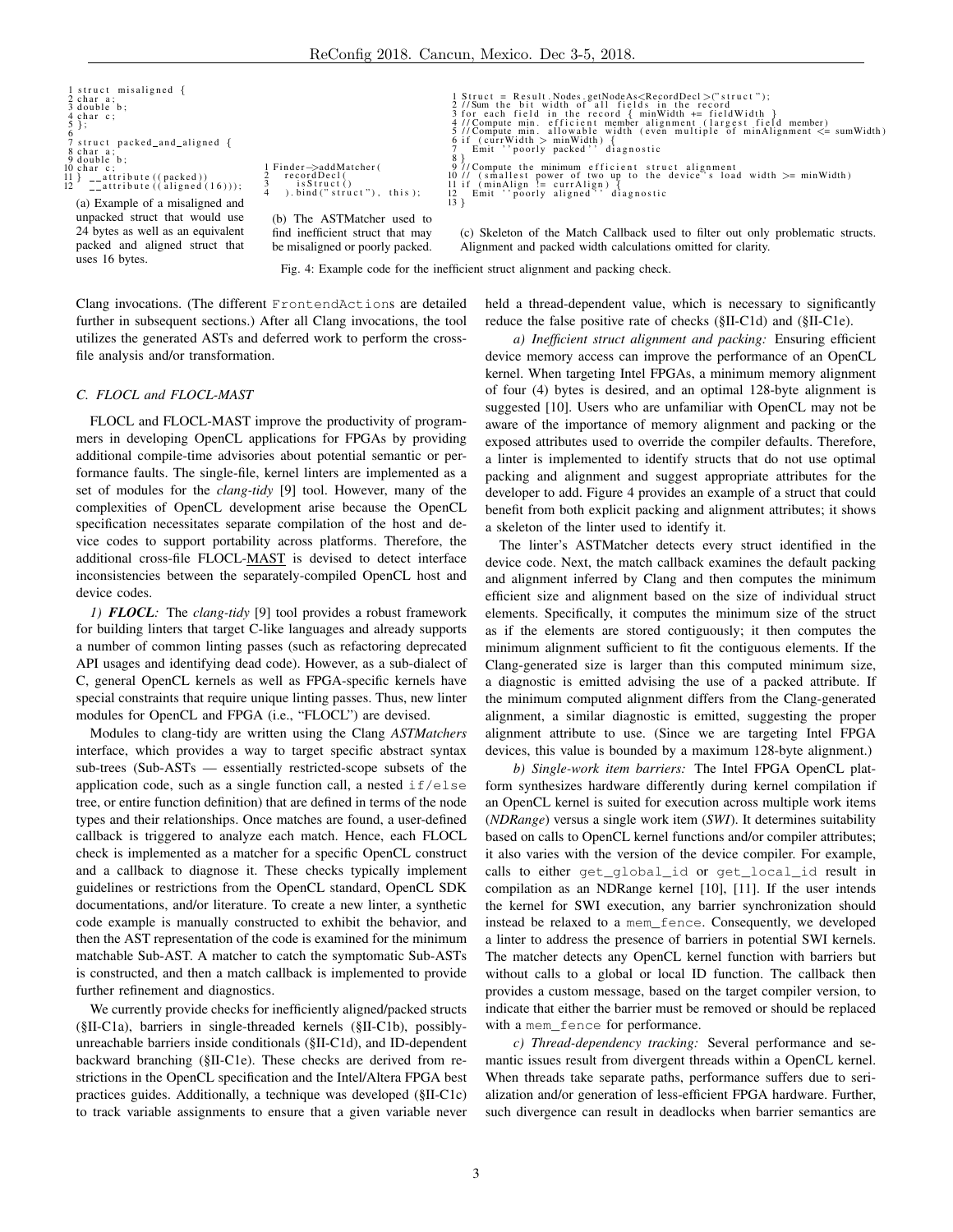ReConfig 2018. Cancun, Mexico. Dec 3-5, 2018.



Fig. 5: Conceptual overview of FLOCL-MAST execution. Host and device files are recognized by file type (1) and each go through a separate instance of the Clang Frontend to be processed to ASTs. After the ASTs are generated, they each use AST Matchers and callbacks to record relevant AST nodes for the cross-file stages (2). After all per-file actions are completed the cross-AST portion of the tool iterates over saved information (3) to pair kernel function prototypes to their host-side representations (4) and their uses (5) & (6), then inspects them for type consistency between arguments and parameters (7).

required but improperly used. Therefore, we created a helper linter to track the variables that may contain thread-dependent values and to flag any conditionals that reference these variables.

The helper linter detects all variable declarations within a kernel. When a variable is assigned the return value from a global or local ID function, it is marked as *thread-dependent* by the match callback. Further, the linter tracks the flow of the thread-dependency through multiple assignments to mark all the *thread-dependent* variables. This helper is used by the next two linters to determine if conditional expressions have a risk of being thread-dependent.

*d) Possibly-unreachable barriers:* A barrier is a common and often necessary synchronization mechanism; however, it is also a potential source of deadlocks that can be hard to debug at runtime. (On FPGA platforms with long kernel compilation, the productivity cost to resolve such a deadlock is further exacerbated.) A source of barrier deadlocks is the unintentional violation of the OpenCL specification by placing a barrier within a conditional region that is not reliably executed by all threads in a work-group.

The helper linter discussed in §II-C1c, is used to flag the "risky" (potentially thread-dependent) conditional expressions. It looks for any of the five primitive branch types (if/else, switch/case, do/while, while and for) that contain both a risky conditional expression and a call to a barrier function. The match callback identifies what type of branch is present (for emitting a precise diagnostic), whether the conditional is in fact thread-dependent, and if so, whether it is due to a direct call to a global/local ID function or a reference to an ID-dependent variable. However, barriers can still be used safely (if inefficiently) in a thread-dependent manner, if all branches reliably encounter the barrier. ID-dependency tracking reduces the false-positive hits, but it does not address such valid inbranch barriers. To address this case, the linter includes a refinement step to reduce the false positives even further in if/else and switch/case statements, where all the possible paths execute the same number of barriers. (A full explanation is omitted for brevity.)

*e) ID-dependent backward branches:* In the context of FPGAs, OpenCL kernels are synthesized as hardware pipelines. For efficiency reasons, the Intel compiler tries to collapse branch statements into a single bit indicating if a functional unit is active [10]. This is straightforward for "forward" branches (without loops), resulting in flat control structures. However, looped (i.e., "backward") branches are more difficult to implement and can significantly reduce performance, and so they should be avoided. While some algorithms may require backward branches, many can be removed via algorithmic refactoring. Therefore, a linter has been designed to recognize the potential IDdependent backward branching to advise users to consider refactoring their kernels.

ID-dependent backward branches, by definition, cannot be resolved and optimized at compile time, and thus, result in more complex hardware-generated FPGA logic. Therefore, the linter needs to make use of the thread-dependency tracker that we have previously detailed. As before, the linter matches on any loop with a risky conditional expression, and then the callback determines if the conditional may be thread-dependent and emits a diagnostic.

*2) FLOCL-MAST:* FLOCL-MAST expands on FLOCL by providing a standalone multi-AST framework for developing new linters that require simultaneous access to multiple TUs. An important example is linters that work across the host and device TUs to ensure semantic consistency. In large-scale applications, it can be difficult to ensure that modifications to the host-device interface are applied consistently in the whole program, which can lead to burdensome runtime bugs. For example, if the type, number, or position of kernel parameters changed, the application will crash and OpenCL's runtime can report an error (granted that proper error checking is implemented in the code), wasting valuable compilation and execution time. Thus, our Multi-AST linter, the first to apply the multi-AST technique to OpenCL, implements a check to ensure the semantic consistency of each of the arguments provided to a device kernel invocation.

FLOCL-MAST operates in two distinct phases: (1) a per-file phase that records information from each kernel or host file and (2) a cross-file phase that validates this information and reports potential problems. Figure 5 provides a conceptual overview of the flow from source code to diagnostics. Similar to FLOCL, the per-file recording phase is implemented as a set of ASTMatchers and callbacks that identify the code components of each stage of the OpenCL kernel invocation. It records kernel function declarations from device ASTs and the host-side kernel object (cl\_kernel) binding, argument assignment, and launch functions from host ASTs. Further, each time a cl\_kernel is declared, the storage space is checked; if it is global (and possibly extern) it is stored in a special cross-file data structure that maps global externs to their real definition (i.e., the object file that will actually store the variable) for compatibility with CU2CL-MAST-generated applications.

After completing the per-file analysis on all device and host ASTs, the multi-AST portion of the tool combines information from each of the kernel invocation stages. First, each cl\_kernel binding is checked for an exact match of the kernel name argument in its clCreateKernel call to the name of a prototype from a device AST. When such a match is found, FLOCL-MAST stores a "binding" of the prototype declaration from the device AST to the assigned cl\_kernel in the host AST. Next, all kernel-argument assignment (clSetKernelArg) calls are "clustered" to kernel launches heuristically by finding the lexically-next kernel launch with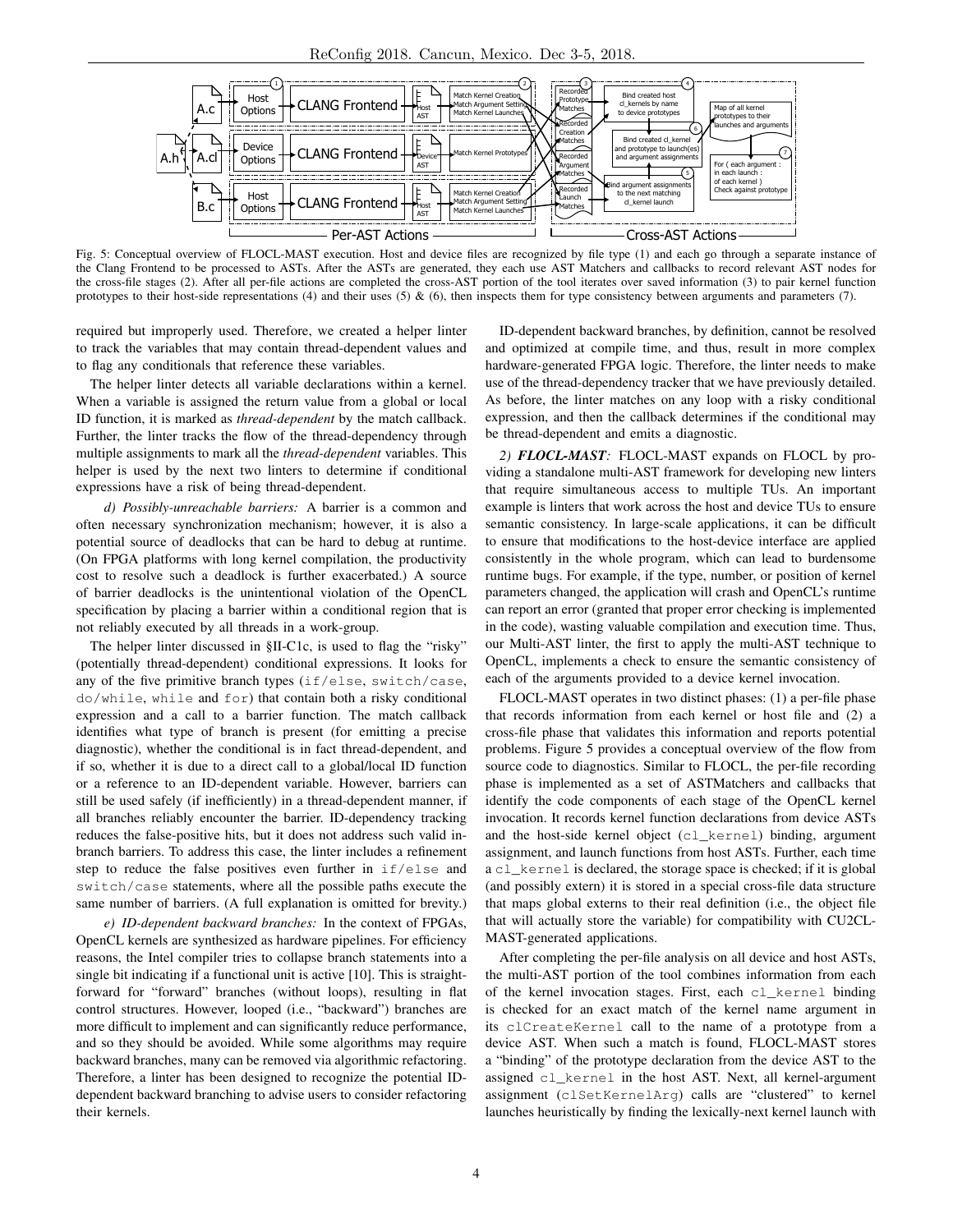a matching cl\_kernel object. Lexically-next refers to the next launch encountered when scanning the source code from beginning to end, and it is highly effective as the argument specifications directly precede the kernel invocations in typical use cases. Following argument clustering, the next stage iterates over every kernel launch and attaches them to a prototype with a matching cl\_kernel object, if one exists.

Finally, each kernel launch is compared to its attached device prototype to ensure that (1) all arguments are provided and (2) each argument has a compatible type to that of the declared parameter in the same position. This comparison must account for the difference between the pass-by-reference semantics of clSetKernelArg and the pass-by-value semantics of the kernel. Hence, the copy-from void pointer arguments to clSetKernelArg must be resolved to a nonvoid pointee type, if possible. (Typically the address of variables to copy is taken and type-cast to void within the call, which is easy to resolve.) Pointer parameters on the device must be assigned as either cl\_mems (for global and constant memory) or a NULL pointer with a custom size argument for local memory. The former currently uses a wildcard match of any pointer to a  $cl$ <sub>mem</sub>, and the  $\frac{24}{25}$ } latter is currently unsupported; both will be refined as future work.

This cross-file linter is useful as a demonstration of the complexity of multi-AST analysis in comparison to the per-file analysis provided by basic FLOCL. While both FLOCL and FLOCL-MAST use the same underlying ASTMatcher technology, the complexity of the analysis dramatically increases once the tool works across the ASTs of different translation units (TUs).

#### *D. CU2CL-MAST*

CU2CL [6] is an automated CUDA-to-OpenCL translator that performs *AST-driven, string-based* translation, i.e., CU2CL walks the AST generated by Clang to identify CUDA expressions and then translates the code by replacing the relevant text directly. This has the benefit of preserving preprocessor directives, comments, and formatting in the generated OpenCL source files. However, the  $\frac{24}{25}$ original CU2CL was restricted to a single translation unit  $(TU)$  — it could not deal with the extra complexity of a multi-file application without tedious manual pre- and post-processing (e.g., merging the generated OpenCL boilerplate), and translations spanning files would be impossible to fully complete. Therefore, a primary contribution of this work is to apply the Multi-AST framework to CU2CL to support *whole-program* translation, resulting in the new "CU2CL-MAST" (Multi-AST).

Applying the multi-AST framework to CU2CL consisted of four stages. First, a *libTooling* interface was built to bootstrap and contain multiple instances of the existing per-file translation functionality, following the design detailed in §II-B. Second, to ensure completeness of translation, a restriction that translated files had either the .cu or .cuh extension was relaxed, since CUDA types and runtime calls can be used with and passed through .c/.h and .cpp/.hpp source files. Third, per-file boilerplate generation was modified such that common elements are produced by the cross-file layer and generated in a shared set of cu2cl\_util.c/h/cl utility files. Furthermore, within each TU, the cross-file layer generates extern declarations for cl\_programs and cl\_kernels originating in other TUs to share newly-generated OpenCL state across object files. Together the first three stages provide a unified multi-file variant of CU2CL, which already simplifies post-translation development. However to demonstrate the new translation capability afforded by the multi-AST framework, a fourth stage providing a significant new translation was added. By providing a framework for translations to causally trigger

further translations elsewhere in the codebase (in either the same or another AST), this novel stage tackles the longstanding incongruity between OpenCL and CUDA representations of pointers to deviceside buffers: OpenCL stores the host-side pointer to a device buffer in a cl\_mem object, whereas CUDA allows storage of such pointers in any arbitrary pointer type.

```
==C on tents of a.h====2 void create(float **, size_t);<br>3 void launch(float *, float *);<br>4 ======Contents of a.cu=======<br>5 #include "a.h"
   6 gl o b al v oi d f o oKe r n ( f l o a t * i nB u f , f l o a t * o utB u f ) {
7 o utB u f [ t h r e a d I d x . x ] = i nB u f [ t h r e a d I d x . x ] ;
 8 }
9 v oi d c r e a t e ( f l o a t ** b u f f e r , s i z e t s i z e ) {
10 c u d aM all o c ( b u f f e r , s i z e ) ;
 11 }
12 v oi d l a u n c h ( f l o a t * i nB u f , f l o a t * o utB u f ) {
13 fooKe rn<<<1,256>>>(i nB u f , o utB u f ) ;
\frac{13}{14} }
                        Contents of b \cdot c == ==16 # include "a.h"<br>17 float *A, *B;
 18 int main (int arge, const char * argy []) {<br>
19<br>
19 int condition = atoi(argy [1]);<br>
create (&A, sizeof(float)*256); create (&B, sizeof(float)*256);<br>
22 if (condition) { inBuf = A, outBuf = B; }<br>
else { inBuf = B, outB
```
(a) CUDA device pointers used as arguments and aliased. The initial translation is triggered by the cudaMalloc call on line 10.

```
1 ====== Contents of a.h-cl.h======<br>2 void create (cl_mem *, size_t);<br>3 void launch (cl_mem, cl_mem);<br>4 ===== Contents of a.cu-cl.cpp======
 5 ... (omitted boilerplate)<br>6#include "a.h—cl.h"
 7 v oi d c r e a t e ( cl mem * b u f f e r , s i z e t s i z e ) {
8 * b u f f e r = c l C r e a t e B u f f e r ( . . . , s i z e , . . . ) ;
9 }<br>10 void launch(cl_mem inBuf, cl_mem outBuf) {
ll clSetKernelArg(__cu2cl_Kernel_fooKern , 0,`sizeof(cl_mem), &inBuf);<br>12 clSetKernelArg(__cu2cl_Kernel_fooKern , 1, sizeof(cl_mem), &outBuf);<br>13 localWorkSize[0] = 256;
14 globalWorkSize[Ö] = (1)*localWorkSize[O];<br>15 clEnqueueNDRangeKernel(..., __cu2cl_Kernel_fooKern, ...);
16 }<br>17 ====== Contents of b.c−cl.cpp======
18 ... (omitted boilerplate) 1<br>19 #include "a.h—cl.h"<br>20 cl_mem A, B;
21 int main(int arge, const char * argv[]) {<br>22 -_cu2e1_Init();<br>23 -_cu2e1_int condition = atoi(argv[1]);<br>24 - create(&A, sizeof(float)*256); create(&B, sizeof(float)*256);<br>cl_mem_inBuf, outBuf; cl_mem_ing(float)*256);<br>26 
27 e lse { in Bu f = B, out Bu f = A; }<br>28 launch (in Bu f, out Bu f);
29 __cu2cl_Cleanup ();<br>30 }
```
(b) Example of Multi-AST CU2CL's fully-propagated cl\_mem translation

Fig. 6: Propagation of the cl\_mem type by CU2CL-MAST. Without the Multi-AST expansion, only the declaration of "buffer" on line 9 in Fig. 6a is translated. With Multi-AST propagation, line 9 propagates horizontally to the forward declaration on line 2. By translating a header shared with b.c's AST, the calls to create on line 20 propagate upward to the declarations of "A" and "B" on line 17. These propagate horizontally through the alias assignments in lines 22 and 23 to the declarations of "inBuf" and "outBuf" on line 21. Finally, translating inBuf and outBuf propagate downward through the call to "launch" on line 24 to launch's forward declaration on line 3 and then horizontally to the definition on line 12.

The original per-file CU2CL performs immediate depth-first translation of the device buffer used in a cudaMalloc expression by simply navigating to the buffer's declaration and changing the type from a pointer to a cl\_mem [6]. However, as each AST was only walked once, if this variable was aliased — either by pointer assignment or through a function call — propagation to all possible aliases could not be guaranteed, causing a type inconsistency in other code regions that were not aware of the translation. (Figure 6a demonstrates a simple case of aliasing that confounded the original translator.) Thus, either the variable should not be translated and instead explicitly cast to a standard pointer variable (as in [7]), or the translation must be fully propagated to all affected regions. The latter is a substantially harder problem as it potentially extends across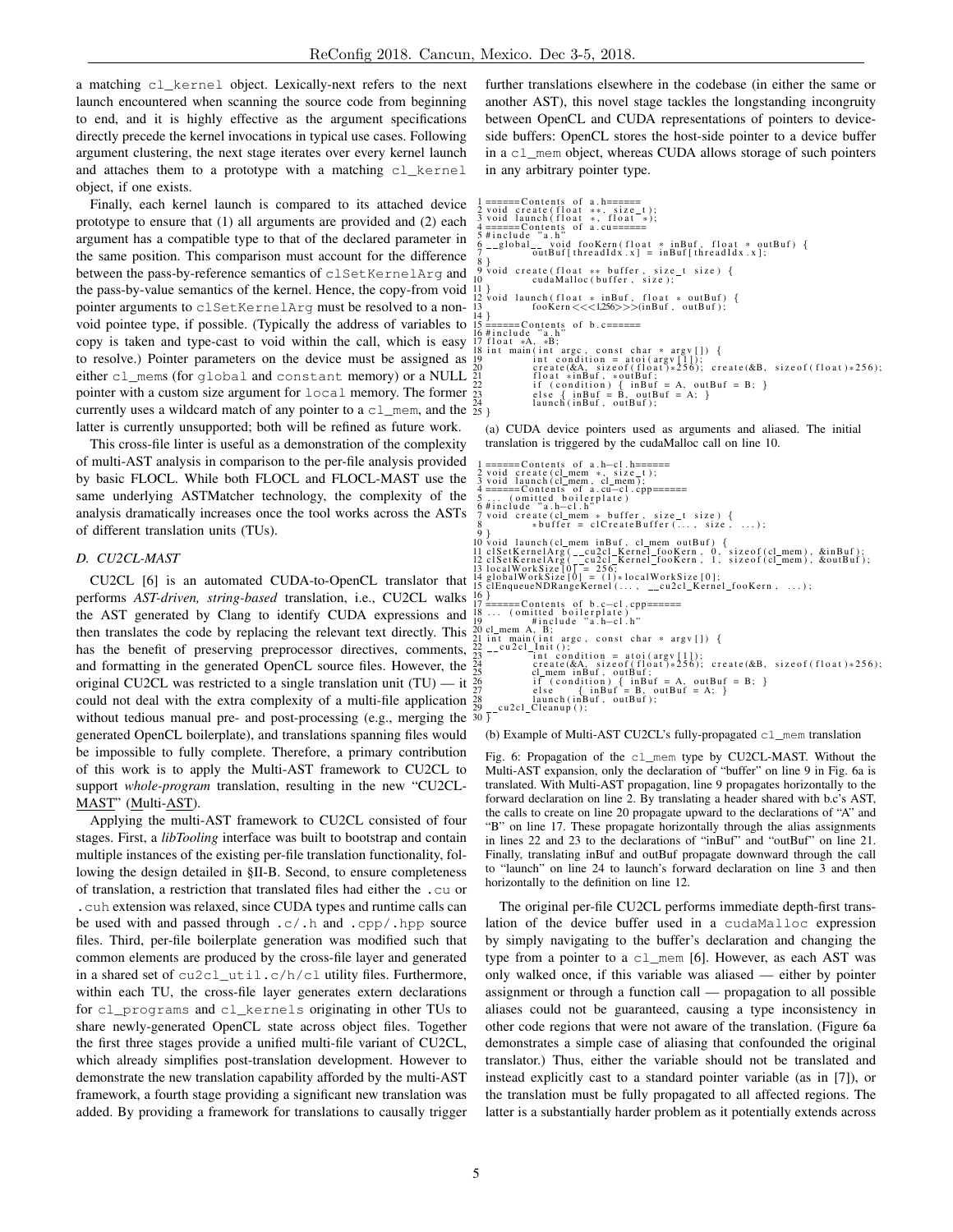scopes and TUs. While the casting solution is expedient, it creates a software maintainability issue in a broader codebase as the true types of the casted cl\_mem variables are only apparent when used in OpenCL calls. Therefore, to fully propagate the type translation, all device pointer translation was raised to the cross-file layer, which has access to the entirety of the codebase and can track use/definition relationships to ensure propagation across aliases.

Primarily, cross-file translation relies on forward declarations from a shared header that resides on all ASTs and thus forms a common anchor between them. So, we modified the per-file portion of CU2CL to defer all cl\_mem translations by storing them in a cross-file list. Further, as it traverse each AST it generates a map from all declared variables and functions to their uses for the cross-file layer to utilize. Actual translation is then implemented as a consumer of the deferred translation list. While each translation is performed, the reference map is checked for other uses to enqueue any further cl\_mem translations that must then be performed (i.e., propagation).

In particular, we address three cases in which a cl\_mem type translation necessitates propagation to some other device pointer:

- Downward propagation: when a translated variable is a function argument, the type change must be extended *down* the control flow graph (CFG) to the callee's parameters.
- Upward propagation: when a function parameter is translated, the type change must be propagated *up* the CFG to any variables supplied as arguments to that parameter.
- Horizontal propagation: when a function parameter is translated, it must be applied to any forward declaration in a shared header to be visible to other ASTs. Pointers aliased through assignment statements must ensure that both the left- and right-hand sides have the cl\_mem type.

When a necessary propagation is found, the newly-affected variable is added to the translation list, if it is not already on the list. Once the list is consumed, all cl\_mem translations are fully propagated. (Effectively, this performs a breadth-first propagation of translations up and down the control flow graph and across ASTs, starting at the initial translation site(s).) Figure 6 walks through a typical propagation cascade from a single initial translation site.

### III. CASE STUDIES

We demonstrate the efficacy of the proposed workflow using common OpenCL mini-apps and benchmarks as well as a CUDA finite automata processing engine. The following subsections detail the applications used to test each tool and provide a discussion on the quality of their respective outputs — translated OpenCL for CU2CL-MAST and linter warnings for FLOCL and FLOCL-MAST.

## *A. Target Workloads*

*1) iNFAnt:* iNFAnt is a non-deterministic finite automata (NFA) regular-expression (regex) matching engine, realized in CUDA [12]. We used an optimized version of the algorithm [13] as a case study for a CUDA-to-FPGA translation pipeline using both CU2CL-MAST and FLOCL/FLOCL-MAST. We selected an NFA regex matching application as it represents a common workload for FPGAs. In later sections, we discuss the improvement of CUDA-to-OpenCL translation using CU2CL-MAST and analyze the feedback produced by FLOCL and FLOCL-MAST on the translated code.

*2) Benchmarks:* Five OpenCL benchmark suites were selected to cover a wide range of use cases in terms of both application domain and OpenCL development style. OpenDwarfs [14], [15], PolyBench-ACC [16], Rodinia [17], [18], and SHOC [19] come from the high-performance computing (HPC) and general-purpose GPU community. CHO [20] targets OpenCL-on-FPGA development and captures current limitations of offline-compiled FPGA development. Across these five suites, there are 96 separate OpenCL applications.

## *B. CU2CL-MAST*

*1) Translation Analysis:* To show how CU2CL-MAST simplified the translation of large-scale code with multiple TUs, such as optimized iNFAnt, we compare CU2CL-MAST's translation to the original plugin-based, single-AST CU2CL (version 0.6.2b). (The original CU2CL had to be modified to ensure output files were generated despite possible errors.) The viability of single-file translation was demonstrated in [6] and thus we focus only on multi-file translation here. CU2CL-MAST's translation improvement was evidenced in three categories:

*a) Improved header file processing:* As a prerequisite to multi-AST translations, CU2CL-MAST ensures that translations that occur within *any* file are faithfully reproduced as output. The original CU2CL translator took an overly conservative approach and limited translation of header files to non-system header files with either a .cu or .cuh extension, although many developers declare wrappers to CUDA kernel and utility functions in .h, .hpp, or other file types and *may pass device buffers through these functions*. By expanding translation to all non-system files regardless of file type, CU2CL-MAST performs translation in 14 additional header files of the optimized iNFAnt, which includes portions of the interface that must have cl\_mems propagated through them.

*b) Multi-AST boilerplate generation:* CU2CL generates custom boilerplate for each AST, including many redundant features such as OpenCL emulation of CUDA functions like cudaMemset. Conversely, CU2CL-MAST defers the boilerplate generation to the cross-file portion of the tool. As such, it can intelligently generate shared utility files that concisely provide all shared functionality. Furthermore, CU2CL-MAST coordinates all explicit initialization and finalization functionality from each TU, *eliminating the need for post-translation manual merging*. CU2CL-MAST generates the necessary extern declarations to make the optimized iNFAnt's sole kernel visible program-wide, which is necessary since it is written and used in separate source files. In programs with more kernels from several source files, the value of this automatic propagation across source files is further increased.

*c)* cl\_mem *propagation:* §II-D already detailed the significance of ensuring propagation of type translations. The optimized iNFAnt code uses wrapper functions around all CUDA allocation and deallocation functions. This necessitates cl\_mem propagation, which CU2CL-MAST successfully provides.

*2) Translation Validation:* To validate the auto-translated OpenCL application, we compared its output to the output from the original CUDA application, when compiled with the built-in debugging and validation routines. The built-in test packet generator was used as synthetic network traffic, and the packaged "big-boy" transition graph was used to specify the finite automata. The OpenCL results were consistent with the original CUDA application; in particular, we successfully reproduced the original results using the translated OpenCL code on all tested OpenCL platforms: Nvidia K20Xm GPU, AMD S9150 GPU, and Intel Arria10 FPGA.

## *C. FLOCL and FLOCL-MAST*

*1) FLOCL Results:* The FLOCL linters produce warnings about possible semantic or performance faults when examining the 138 kernel files in the benchmarks. Each may have important performance issues or runtime problems that will only become apparent at runtime,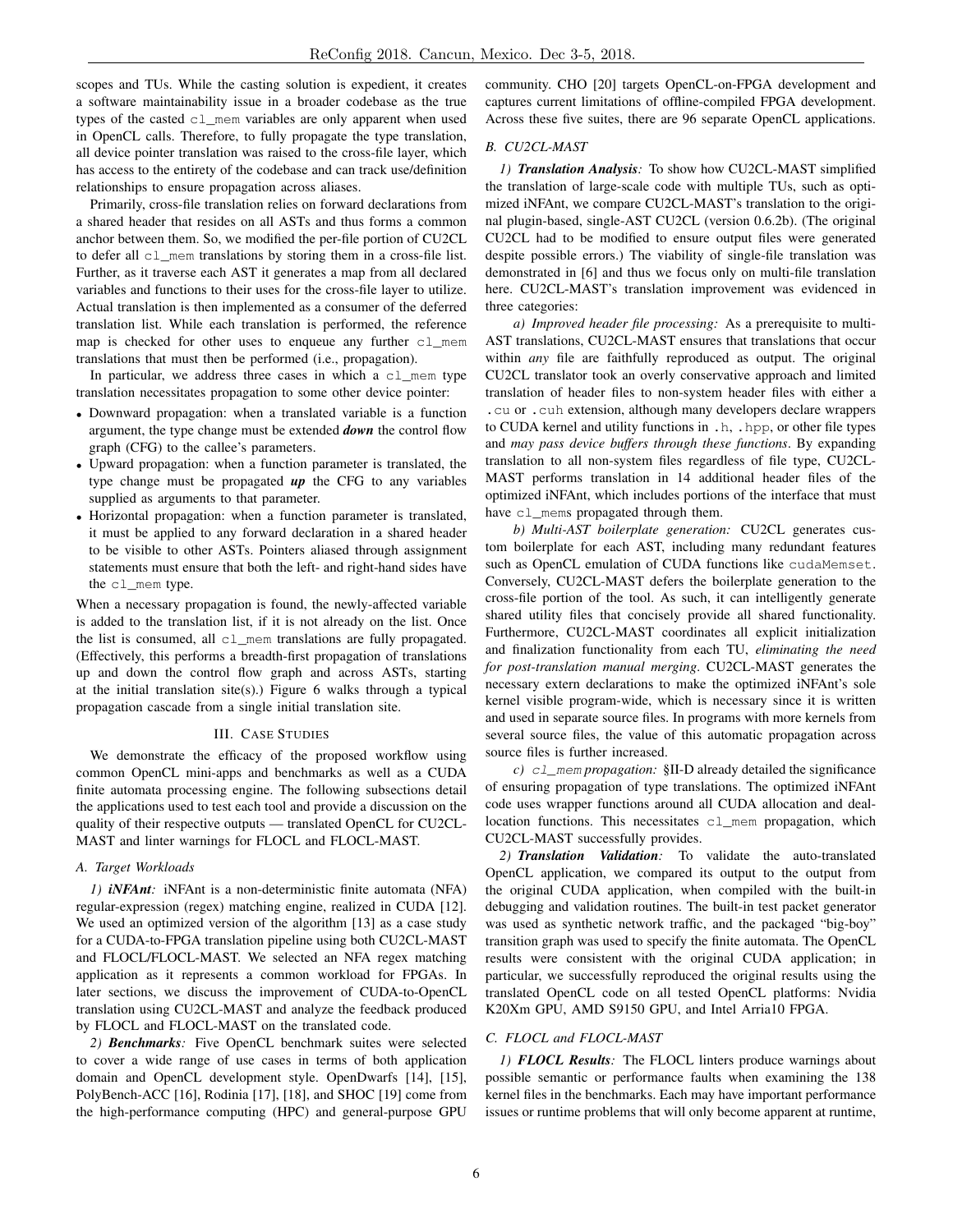| ReConfig 2018. Cancun, Mexico. Dec 3-5, 2018. |  |  |  |  |
|-----------------------------------------------|--|--|--|--|
|-----------------------------------------------|--|--|--|--|

TABLE I: FLOCL-MAST dramatically reduces the search space for finding mis-typed arguments in the separately compiled host-to-kernel interface.

| Evaluated<br><b>SLOCs</b> | Total Arg.<br>Assignments | Checked<br>and Correct | Checked and<br>Flagged | Difficult<br><b>False Positives</b> | True<br><b>Positives</b> |
|---------------------------|---------------------------|------------------------|------------------------|-------------------------------------|--------------------------|
| 12394                     | 79 (100%)                 | 73 (92%)               | 6(8%)                  | 0                                   |                          |
| 14574                     | 336 (100%)                | 281 (84%)              | 10(3%)                 | $\Omega$                            | 4 $(1\%)$                |
| 9126                      | 248 (100%)                | 229 (92%)              | 19(8%)                 | 0                                   |                          |
| 34953                     | 392 (100%)                | 215 (55%)              | 3(1%)                  | 0                                   | $1 (< 1\%)$              |
| 18829                     | 349 (100%)                | 194 (56%)              | 37 $(11%)$             | 11 $(3%)$                           | 23(7%)                   |
| 89876                     | 1418 (100%)               | 992 (70%)              | 75 (5%)                | 11 $(1%)$                           | 28(2%)                   |
|                           |                           |                        |                        |                                     |                          |

after the developer has invested significant time in compilation, placement, and routing. Table II provides a breakdown of how many hits each linter found across all the kernels in each suite. The following describes what each hit identifies:

- Possibly unreachable barrier: Barriers that may not be encountered the same number of times by all threads because they lie in a thread-dependent conditional region. Figure 7 shows one of the hits in SHOC/SPMV.
- ID-dependent backwards branches: Loop structures that may not be executed the same number of times by all threads and require inefficient pipelining on FPGAs.
- Inefficient struct alignment: Structs that require multiple poorlyaligned or poorly-packed accesses to memory, reducing read/write efficiency in the kernel.
- SWI-barrier: An unnecessary barrier in a single-threaded kernel. (The benchmarks largely consist of applications that are explicitly designed for multi-threaded NDRange execution rather than singlethread execution.)

TABLE II: Kernel semantic and performance risks identified by FLOCL

| <b>Benchmark</b><br>Suite | Possibly<br>Unreachable<br>Barrier | <b>ID-Dependent</b><br>Backward<br><b>Branch</b> | Inefficient<br>Packing /<br>Alignment | Single<br>Work-item<br>Barrier |
|---------------------------|------------------------------------|--------------------------------------------------|---------------------------------------|--------------------------------|
| <b>CHO</b>                |                                    |                                                  | 8/16                                  |                                |
| OpenDwarfs                |                                    | 13                                               | 0/4                                   |                                |
| PolyBench-ACC             |                                    | 2                                                | 0/0                                   |                                |
| Rodinia                   |                                    | 62                                               | 10/21                                 |                                |
| <b>SHOC</b>               |                                    | 13                                               | 0/0                                   |                                |
| iNFAnt                    |                                    |                                                  | 2/2                                   |                                |

```
1 __kernel void<br>
2 spmv_csr_vector_kernel(__global const FPTYPE * restrict val,<br>
4 ___global const int * restrict cols,<br>
5 ___global const int * restrict cols<br>
5 ___global const int * restrict rowDelimiters,<br>
const int * r
  8 {
9<br>
10 Int t = get_local_id (0);<br>
11 Int t = get_local_id (0);<br>
11 id = t & (vecWidth -1);<br>
2 int id = t & (vecWidth -1);<br>
13 Il one row per warp<br>
15 Int myRow = get_prop= d(0) / vecWidth;<br>
15 int myRow = (calcal_example d(
19 {
20 // ... omitted partial sum loop<br>21 partialSums[t] = mySum;<br>22 barrier(CLK_LOCAL_MEM_FENCE);<br>// ... omitted reduction and write
24 }
25 }
```
Fig. 7: Example of a possibly-unreachable barrier found in SHOC/SPMV. If a workgroup is configured such that some (but not all) work items' myRow exceeds the dim parameter, the barrier after partial summation (line 22) will not be encountered by the entire workgroup. myRow is marked as threaddependent due to the ID calls on lines 10 and 15.

*2) FLOCL-MAST Results:* We apply FLOCL-MAST to each OpenCL application, across the five benchmark suites, to detect any semantic inconsistencies between the host and device code. The hostdevice validation linter is designed for in-development applications,

where the interface may be in flux and more likely to exhibit inconsistencies. However, even with production-ready benchmarks, FLOCL-MAST still found rare type-consistency bugs that *would not otherwise raise warnings at either compilation or runtime*. 4 The identified true positives represent potential loss of precision (of floating point or integer types) or signedness of integers, which would only exhibit themselves as broken data coming out of a kernel, which in turn, is laborious to both identify and address.

Table I provides some broad statistics on the benchmarks that we analyzed and shows how FLOCL-MAST pruned the search space to identify the type-consistency bugs. The benchmark suites contain almost 90k source lines of code (SLOC) across 256 primary source files (i.e., .c, .cpp, and .cl files that include OpenCL kernel or host/runtime code). Once ASTs are generated for each application (including all headers and macro/template expansions), FLOCL-MAST identifies 1418 host-side argument assignments via clSetKernelArg calls, and it safely eliminates 70% of all assignments from the search space as they have a compatible type between the host and device codes.

FLOCL-MAST flags around 5% of the total kernel argument assignments as potential host-device inconsistencies. A third of the inconsistencies represent true positives, where the type of the data passed to the kernel from the host is inconsistent with the type expected in the kernel and may result in data corruption due to the loss of precision or signedness. Such true positives are the "needles in the haystack" of 90k SLOC that FLOCL-MAST assists the developer in finding and resolving, thus demonstrating the viability of a static analysis approach to automate a significant part of validating the host-to-device interface of a large-scale codebase.

However, the remaining portion of the flagged inconsistencies are false positives. For example, SHOC makes use of dynamic local memory allocation, in which a kernel-side typed pointer parameter is mapped to a NULL pointer type on the host, preventing a consistency check and producing a difficult false positive to eliminate. In addition, runtime-dependent information that cannot be resolved at static-analysis time prevents a portion of the kernel arguments from being checked, a limitation of all static-analysis tools. Specifically, the necessary runtime information for checking such kernel arguments fits into one of the following categories: runtime-dependent cl\_kernel launch, runtime-dependent cl\_kernel creation, or runtime-dependent argument position. In many cases the runtime dependency is not necessary from a software engineering point of view, (e.g., a monotonically increasing variable storing the argument position for a single launch) and simple changes to the host code could remove the need for runtime-dependent information, and thus allow for static analysis.

<sup>4</sup>As the device code is separately-compiled from the host code, the traditional compiler warning for possible loss of precision cannot be applied during either host or device compilation. The OpenCL runtime copies data from the host to device via pass-by-reference from a void pointer, and thus cannot raise issues at runtime either.